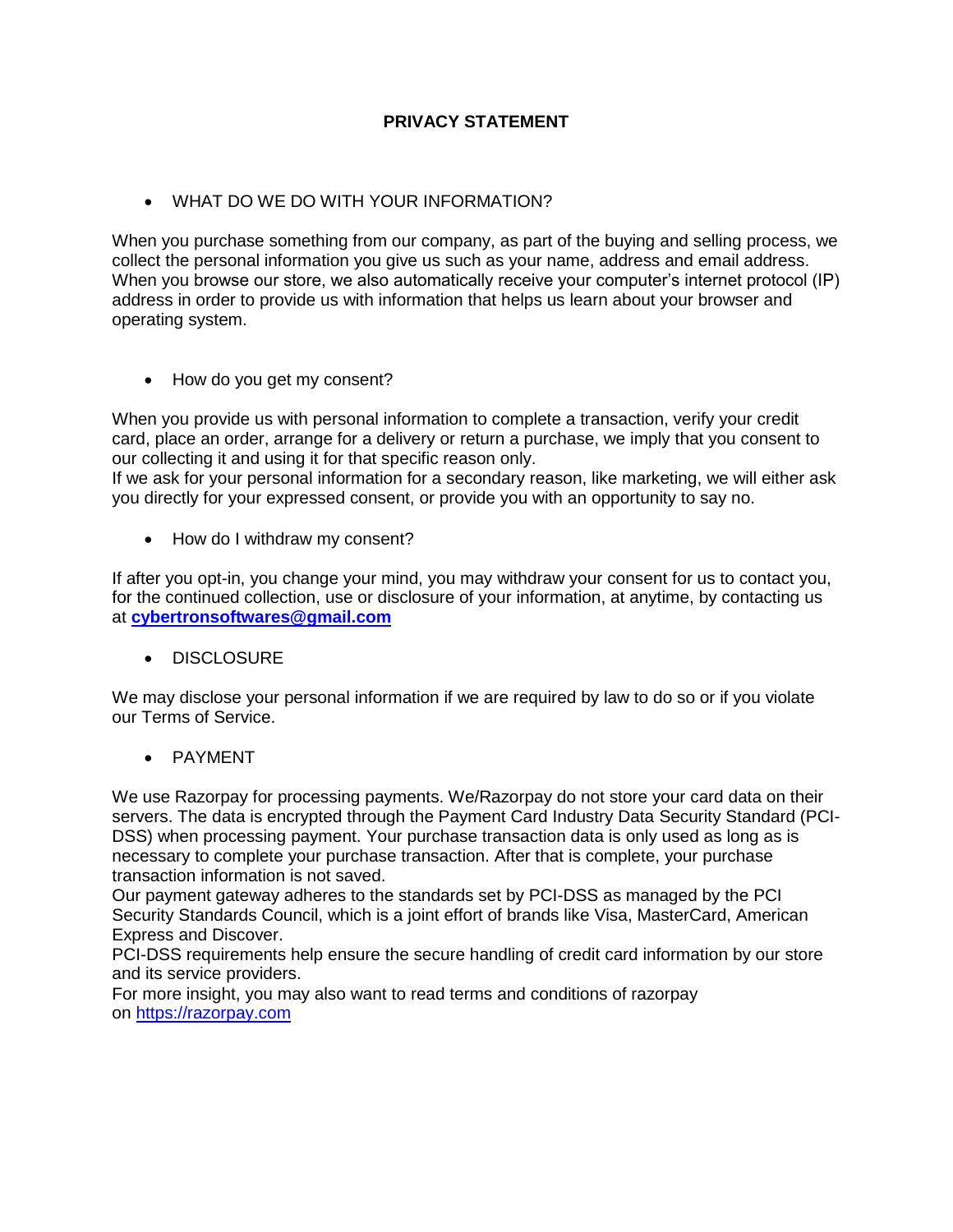• THIRD-PARTY SERVICES

In general, the third-party providers used by us will only collect, use and disclose your information to the extent necessary to allow them to perform the services they provide to us. However, certain third-party service providers, such as payment gateways and other payment transaction processors, have their own privacy policies in respect to the information we are required to provide to them for your purchase-related transactions.

For these providers, we recommend that you read their privacy policies so you can understand the manner in which your personal information will be handled by these providers. In particular, remember that certain providers may be located in or have facilities that are located a different jurisdiction than either you or us. So if you elect to proceed with a transaction that involves the services of a third-party service provider, then your information may become subject to the laws of the jurisdiction(s) in which that service provider or its facilities are located. Once you leave our store's website or are redirected to a third-party website or application, you are no longer governed by this Privacy Policy or our website's Terms of Service. Links

When you click on links on our store, they may direct you away from our site. We are not responsible for the privacy practices of other sites and encourage you to read their privacy statements.

**SECURITY** 

To protect your personal information, we take reasonable precautions and follow industry best practices to make sure it is not inappropriately lost, misused, accessed, disclosed, altered or destroyed.

• COOKIES

We use cookies to maintain session of your user. It is not used to personally identify you on other websites.

• AGE OF CONSENT

By using this site, you represent that you are at least the age of majority in your state or province of residence, or that you are the age of majority in your state or province of residence and you have given us your consent to allow any of your minor dependents to use this site.

CHANGES TO THIS PRIVACY POLICY

We reserve the right to modify this privacy policy at any time, so please review it frequently. Changes and clarifications will take effect immediately upon their posting on the website. If we make material changes to this policy, we will notify you here that it has been updated, so that you are aware of what information we collect, how we use it, and under what circumstances, if any, we use and/or disclose it.

If our store is acquired or merged with another company, your information may be transferred to the new owners so that we may continue to sell products to you.